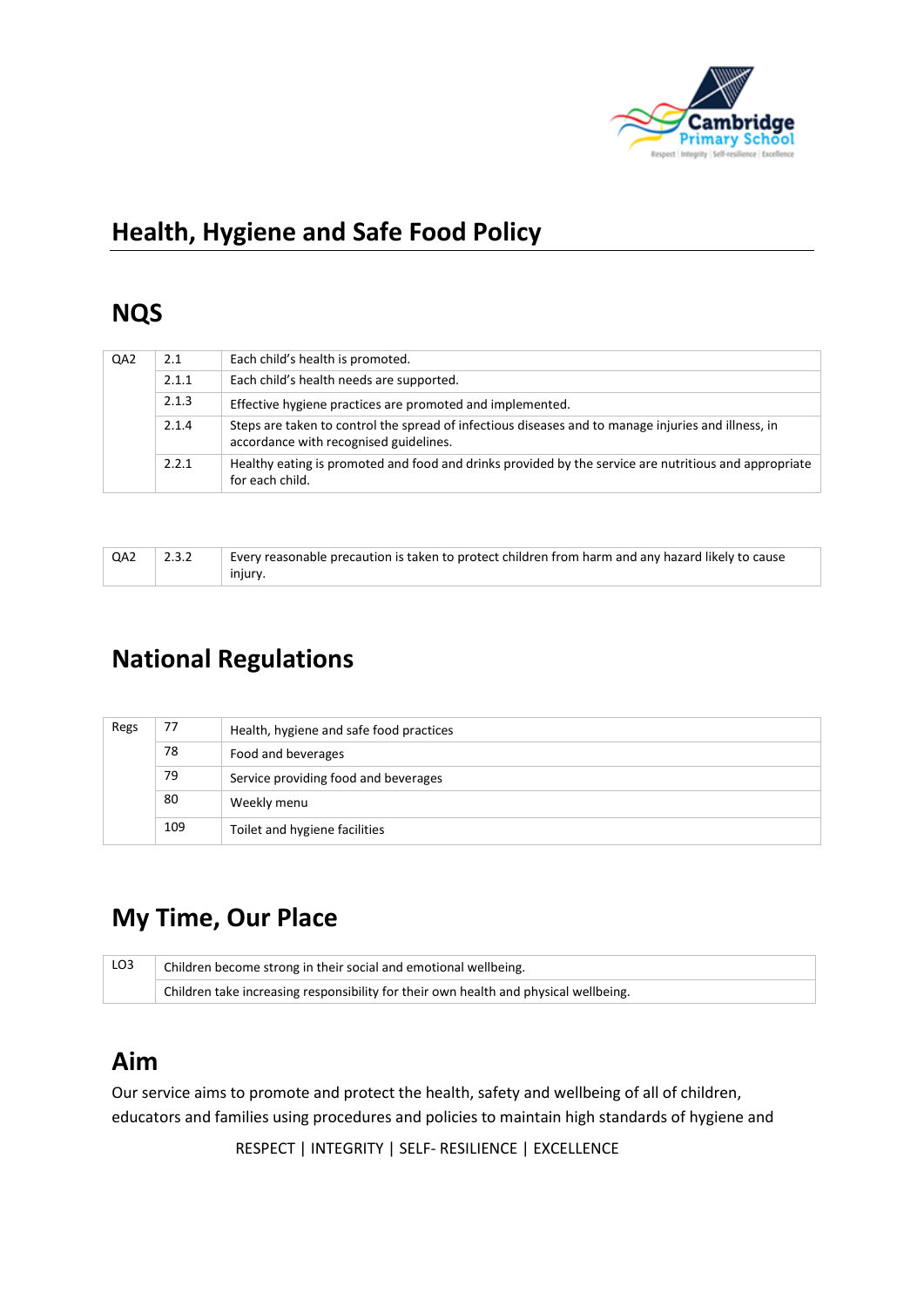

provide safe food to children. We also aim to reduce the risk of infectious diseases and illnesses spreading and following appropriate OHS/WHS standards. A holistic and consistent approach to health, hygiene and safe food across the service will help to effectively meet this aim.

# **Related Policies**

Additional Needs Policy Enrolment Policy Food, Nutrition and Beverage Policy Immunisation and Disease Prevention Policy Incident, Injury, Trauma, Illness Policy Medical Conditions Policy Physical Activity Promotion Policy Relationships with Children Policy

## **Implementation**

The Approved Provider will ensure that the Nominated Supervisor (who is responsible for ensuring all staff members, educators and volunteers) must implement adequate health and hygiene practices and safe practices for handling, preparing and storing food. This policy, and related policies and procedures at the service will be followed by nominated supervisors, educators, staff members of, and volunteers at, the service in relation to -

**(a) Hygiene practices.**

**(b) Safe and hygienic storage, handling and preparation of all food and drinks, including foods and drinks provided by the child's home.**

**(c) Working with children to support the promotion of hygiene practices, including hand washing, coughing, dental hygiene and ear care.**

### **(d) Toileting and cleaning of equipment.**

Children will be grouped in a way that allows educators to maintain a hygienic environment for individuals at the service.

In any instances where children display any signs of illness or injury, educators will refer to the Incident, Injury, Trauma and Illness Policy and Incident, Injury, Trauma and Illness Record.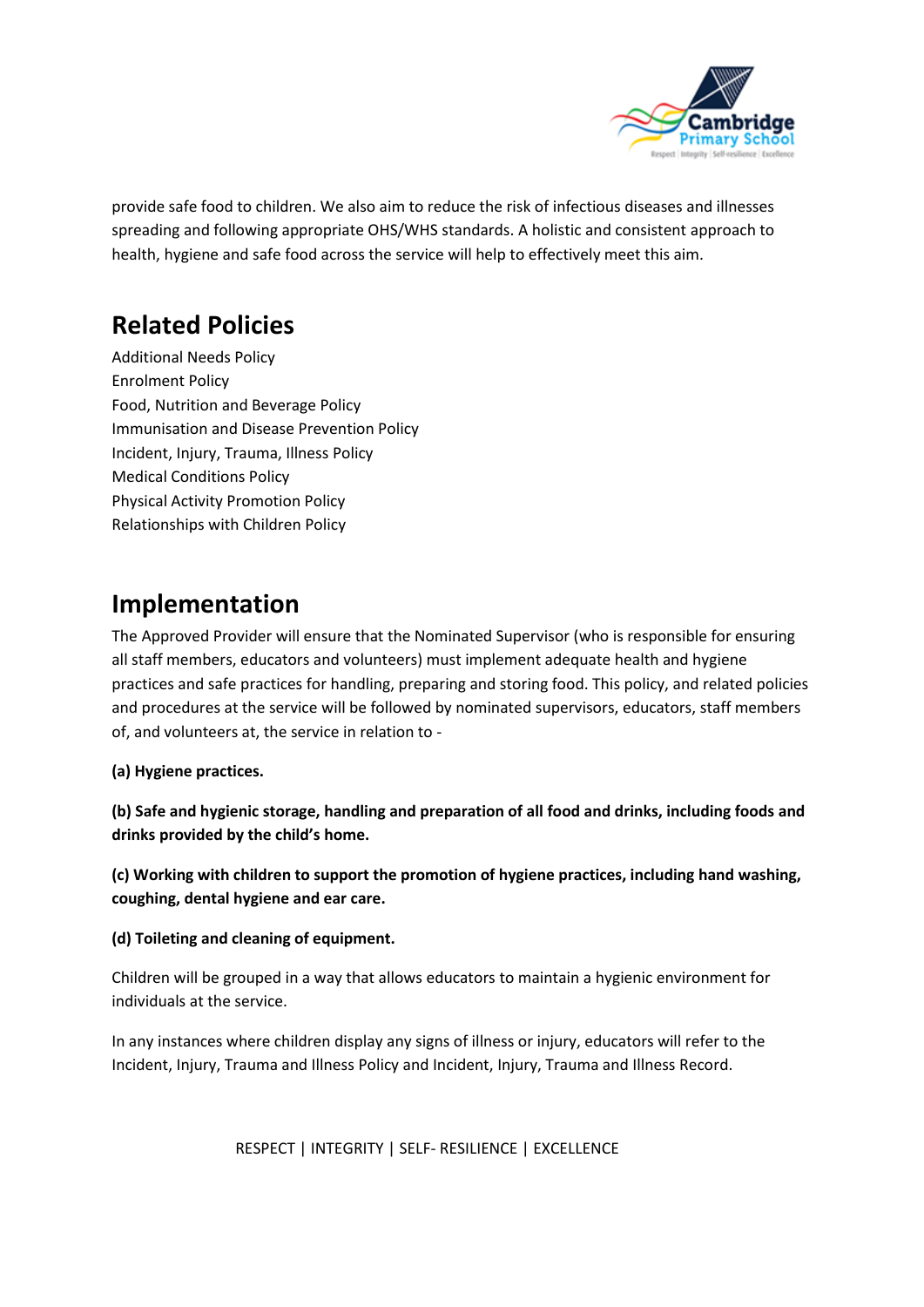

Importantly, we will work with each child to promote health and safety issues, encourage effective hygiene, food safety and dental care, and maintain a healthy environment that is safe for each child. Regular discussions between educators and children will be integrated throughout the program at appropriate intervals.

Information on health, hygiene and safe practices will be displayed in the reception area and drawn to the attention of all parents on a regular basis.

To uphold the general health and safety of all children using the service, all educators and visitors will follow the Tobacco, Drug and Alcohol Policy.

### **Equipment and Environment**

The service will implement regular schedules for washing children's toys and equipment using warm water and soap and drying in the sun. We will rotate toys to allow for washing, clean books by wiping with moist cloth and drying, and clean storage areas weekly.

Surfaces will be cleaned with detergent after each activity and all surfaces cleaned thoroughly daily. Areas contaminated with body fluids will be disinfected after washing.

### **Hand Washing Procedure**

Our service will provide the appropriate height basins for children to wash their hands in as well as basins height appropriate for adults. Liquid soap will be provided by all individuals to wash their hands and we will ensure any allergies to soap are identified using the Enrolment Form and catered for appropriately. Along with this, the service will provide either/and/or individual towels, paper towel or an automatic dryer for people to dry their hands.

#### **All individuals should wash their hands:**

- Upon arrival to reduce the introduction of germs.
- Before handling food.
- After handling food.
- After doing any dirty tasks such as cleaning.
- After removing gloves.
- After going to the toilet.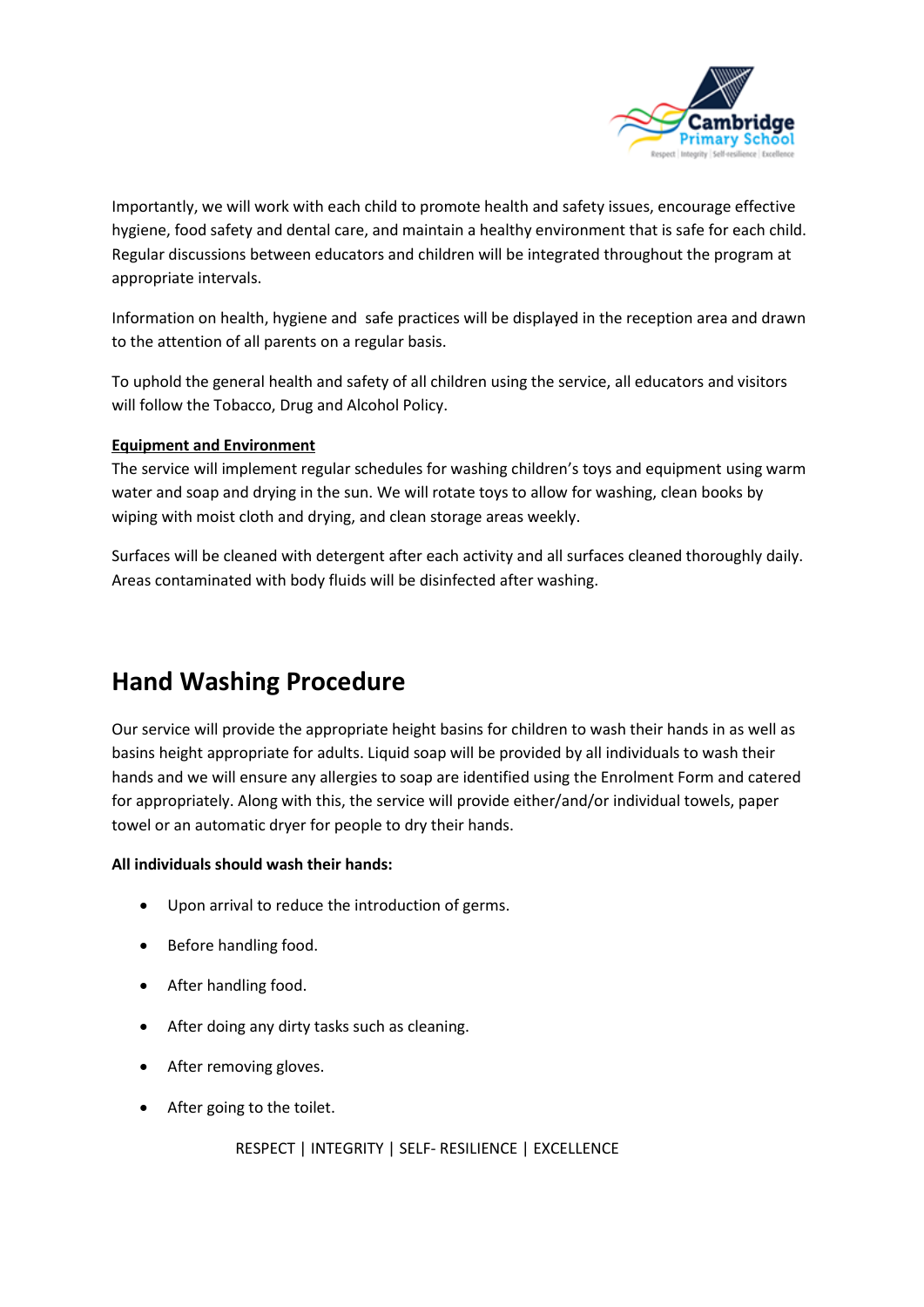

- After giving first aid.
- Before and after giving each child medication. If giving medication to more than one child between each child.
- Before going home to prevent taking germs home.

**Below are instructions on how to effectively wash hands. All individuals are to follow this procedure and it should be displayed above every sink.**

- Wash hands using running water and soap.
- Rub hands vigorously.
- Wash hands all over ensuring that the back of the hands, wrists, between fingers and under the fingernails are cleaned.
- Rinse hands thoroughly.
- Dry hands thoroughly with clean towel/paper towel or an automatic dryer.
- This should take about as long as singing "Happy Birthday" twice.

## **Hygienic Toileting Procedure**

### **Additionally, the service will follow hygienic toileting practices at all times using the following procedure -**

- The service will ensure that toilets and hand washing facilities are easily accessible to children and meet the children's needs for privacy.
- Children will be encouraged to flush toilets and wash hands after use.

### **Disposable gloves should be used for any of these stages in the toileting procedure:**

- Help child to remove clothing if needed.
- Help child onto toilet if needed.
- Help the child to wipe themselves, encouraging them to wipe front to back.
- Encourage the child to flush the toilet themselves.
- Encourage the child to wash and dry hands on single sheet of paper towel, and then to leave the bathroom.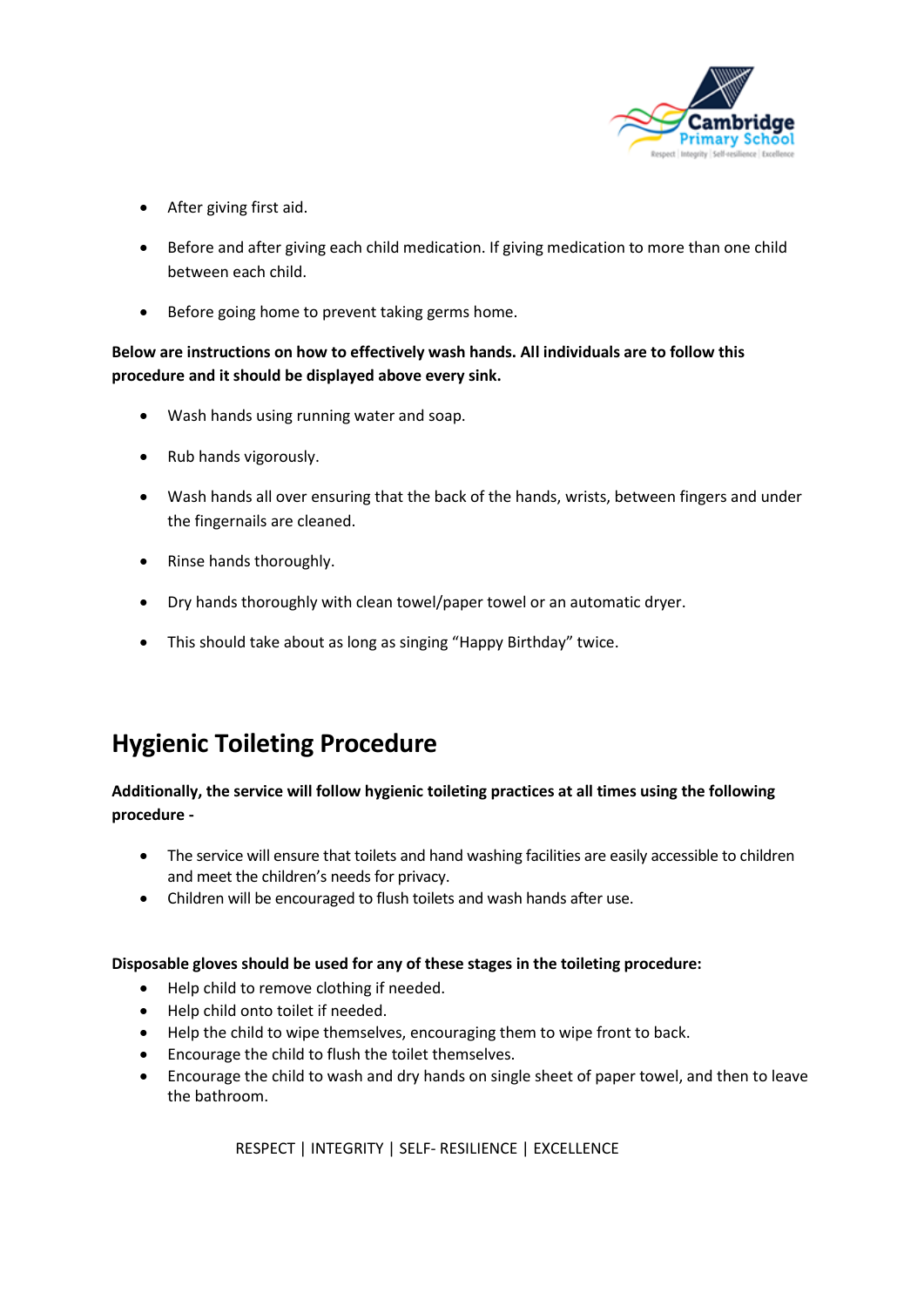

#### **If the child has soiled or wet their clothing:**

- Remove any wet/soiled clothing and seal in a bag for washing. It must be doublebagged.
- Clean and dry the child.
- Remove your gloves and wash hands, do not touch the child's clean clothing.
- Put on new gloves and dress the child, wash and dry the child's hands. Have them leave the bathroom.
- Clean any spills following procedure for cleaning spills of body fluids.
- Remove and dispose of gloves, wash and dry your hands.

#### **The procedure for toileting will be displayed in the toileting area.**

• The laundering of soiled clothes or linen is laundered away from the service; soiled laundry is hygienically stored in a sealed container, until such a time as it is removed from the premises. Soiled clothing is returned to a child's home. It will have any solid soiling removed and will be stored securely and not placed in the child's bag in contact with personal items.

### **Dental Hygiene and Care**

- Educators should actively seek to be positive role models for children and families in attendance at the service.
- Educators form positive relationships with family members and children to discuss and encourage good dental health practices and ensure the continuity of care of each child.
- The service integrates educative information and guidelines on good dental health practices into the daily routine. This should include information on tooth brushing, tooth friendly snacks and drinks and going to the dentist and/or dental health professionals.
- The service will actively encourage good dental health practices including eating and drinking habits, tooth brushing and going to the dentist and/or dental health professionals.
- Children will be encouraged to drink water to quench their thirst and remain hydrated.
- Family members should be informed without undue delay any incident or suspected injury or issue with their child's dental health which may include teeth and gums, gum swelling, infection in the mouth, or problems, pain or discomfort the child has with chewing, eating or swallowing food or drink.
- Educators will be aware of dental first aid and receive appropriate professional development opportunities where appropriate.

## **Dental Accidents**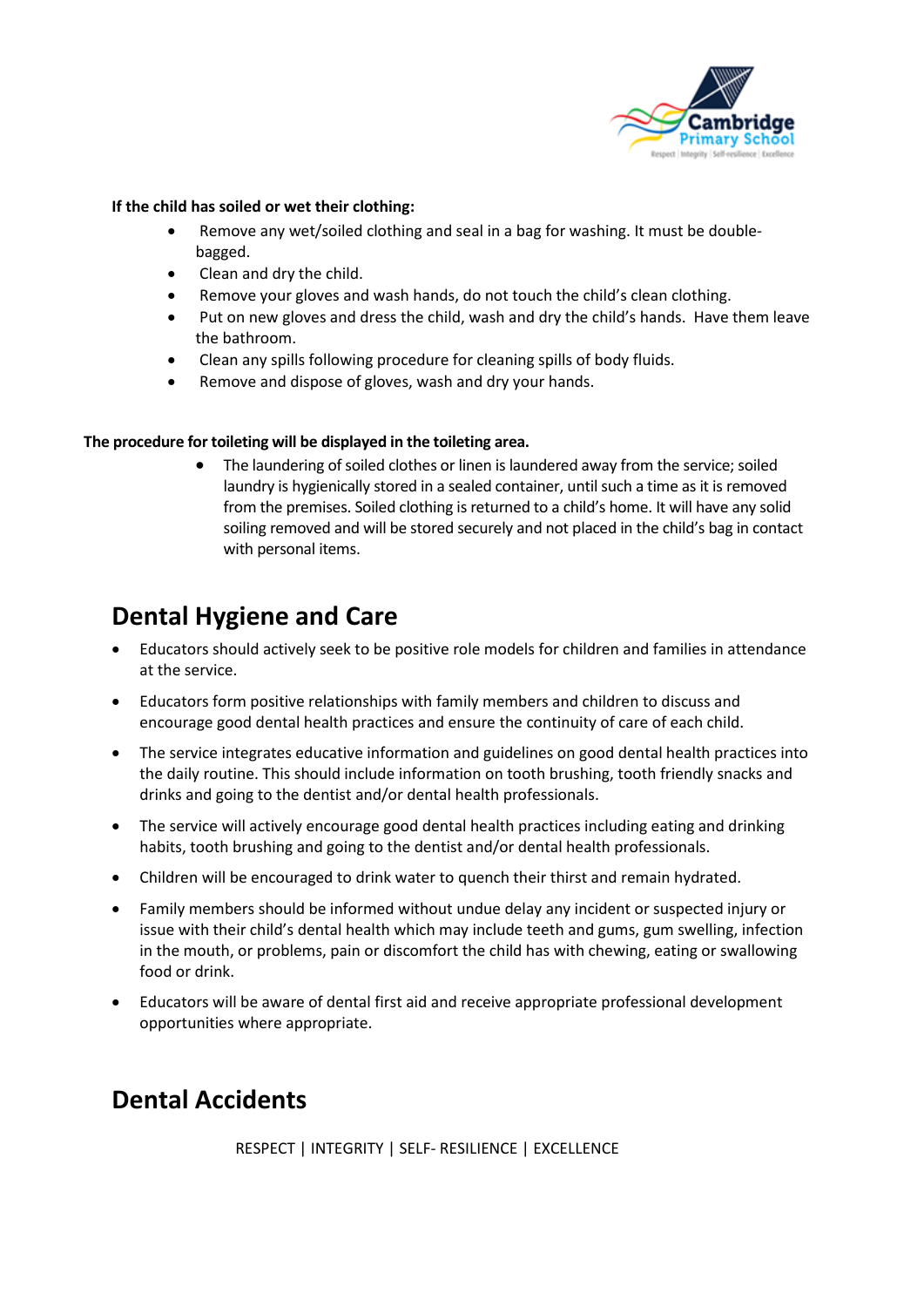

If a dental accident occurs at the service, the following will occur: For younger children:

- The accident will be managed as an emergency. Injury forms will be completed.
- The tooth will not be reinserted into the socket, but gently rinsed in clean water or clean milk to remove any blood and will be placed in a clean container or wrapped in cling wrap to give to the child's parent or dentist.
- Seek dental advice as soon as possible and ensure staff or the parent takes the tooth/tooth fragment to the dentist with the child.

For older children or adults:

- The accident will be managed as an emergency. Injury forms will be completed.
- Gently rinse the tooth fragments in clean milk or clean water for a few seconds to remove excess dirt and blood.
- Handle the tooth by its crown (the white enamel top part of the tooth), not its root and be careful not to rub off the endothelial fragments on the root of the tooth as these are needed for the tooth to take if replaced by the dentist.
- In an adult or older child who can be relied on not to swallow their tooth, it is preferable to replace the tooth back into the socket. (Be certain that the tooth is placed into the socket the correct way round, in its original position, using the other teeth next to it as a guide).
- Hold the tooth in place by gently biting on a clean handkerchief or gauze pad.
- If unable to reinsert the tooth, get the casualty to hold the tooth inside the mouth next to the cheek or place the tooth in clean milk, sterile saline, or clean water. Place a firm pad of gauze over the socket and have the casualty bite gently on the gauze.
- Seek dental advice as soon as possible and ensure you or the family takes the child to the dentist with the tooth/tooth fragments within 30 minutes, as the root endothelial layer begins to deteriorate after 30 minutes.
- If the tooth has been in contact with dirt or soil, advise the family that tetanus prophylaxis may be required and advise them to consult with both their dentist and doctor.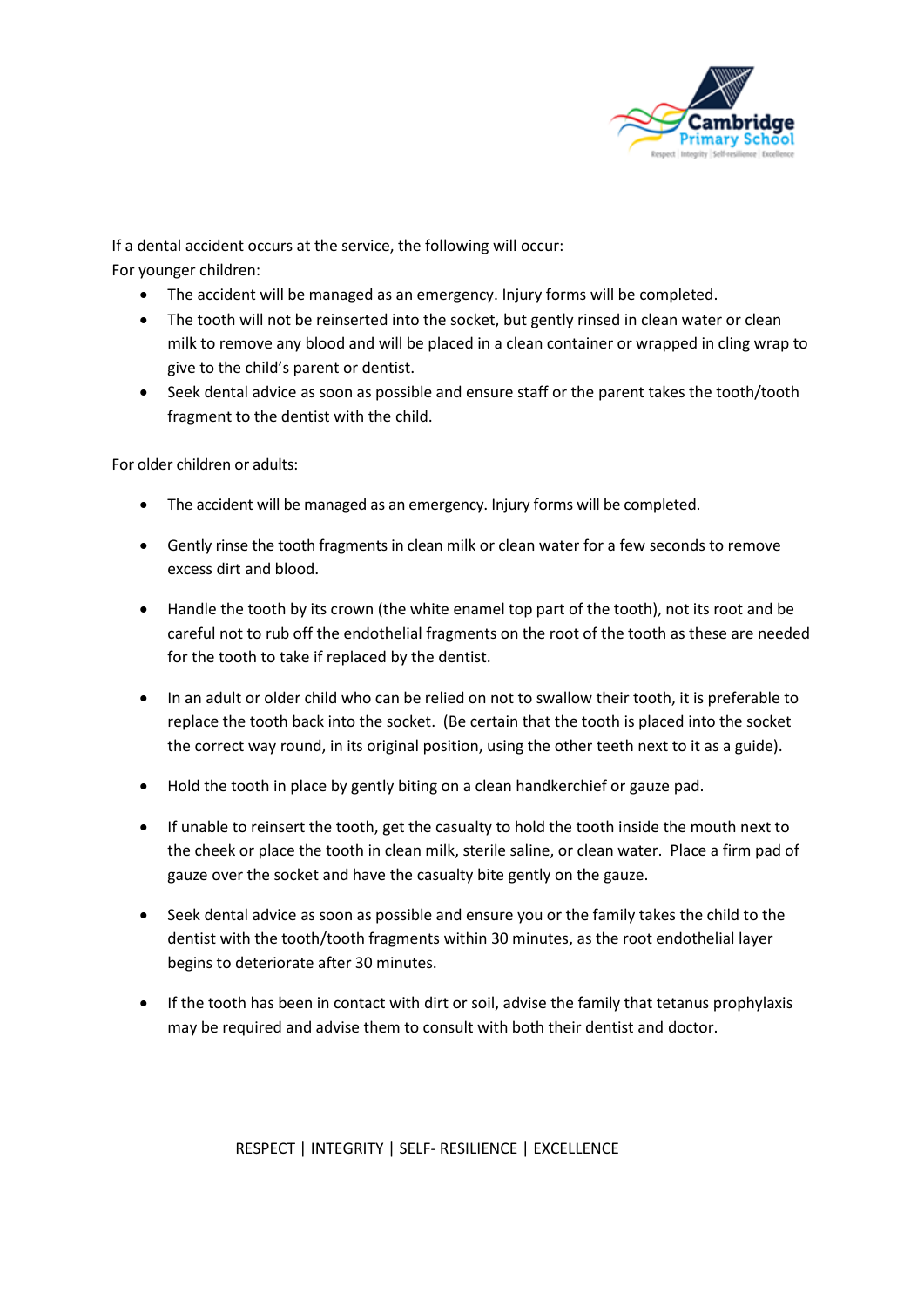

# **Food Preparation and Food Hygiene Procedure**

Our service will follow appropriate food preparation hygiene techniques to meet the requirements of the *Food Standards Australia New Zealand* such as:

- Wash hands before food preparation.
- Cleaning food preparation area before, during and after use.
- Using colour-coded chopping boards in order to prevent cross contamination of raw food.
- Ensuring that individuals preparing food know, follow and adhere to the appropriate hygiene procedures. This includes:
	- o Washing their hands
	- o Keeping their personal hygiene at a high level. For example, tying their hair back or keeping it under a net
	- o Not wearing jewellery (wedding band excluded)
	- o Covering cuts with a blue bandaid and gloves and
- Clean children's dining tables with soap and water and dry before serving food and after meal times.
- Ensuring food is always served in a hygienic way using tongs and gloves.
- Each child will be provided with their own clean drinking and eating utensils at each mealtime. These utensils will be washed after each use. Educators will actively encourage and monitor children so they do not to use drinking or eating utensils which have been used by another child or dropped on the floor.
- Providing families with current and relevant information about food preparation and hygiene.
- Showing and discussing with children the need for food hygiene in both planned and spontaneous experiences.

### **Cooking with Children**

We sometimes include cooking experiences in our service's programming for the children. When these experiences are carried out, educators that are supervising will be vigilant to ensure food preparation remains a hygienic and safe experience. The relevant points from the above food preparation procedure will be followed during the children's cooking experiences.

## **Food Safety, Temperature Control and Transport Procedure**

**We will, to the best of our ability, educate and promote safe food handling and hygiene in the children and families by:**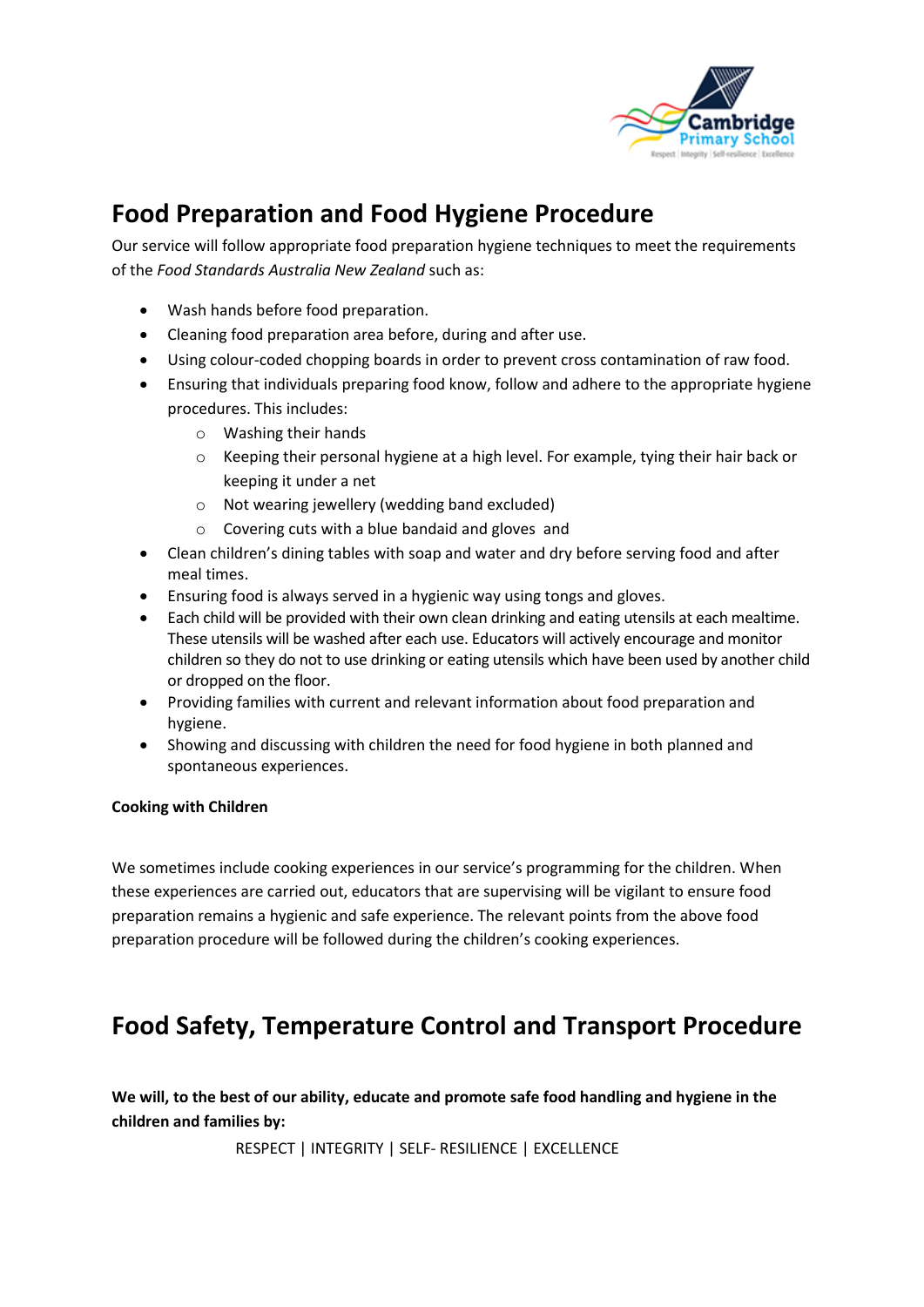

- Provide food safety information from Safe Food Australia and NSW Food Authority.
- Encouraging parents to the best of our ability to continue our healthy eating message in their homes. This information will be provided upon enrolment and as new information becomes available.
- Encouraging staff to present themselves as role models. This means maintaining good personal nutrition and eating with the children at meal times.
- Providing nutrition and food safety training opportunities for all staff including an awareness of other cultures' food habits.

### **The bacteria that commonly cause food poisoning grow rapidly between 5<sup>o</sup>C and 60<sup>o</sup>C, this is commonly referred to as the "temperature danger zone".**

### **To keep food safe:**

- All food for children brought from home will be immediately placed in the refrigerator provided in the service. Children's food will be removed from insulated containers before placing in the refrigerator.
- Don't leave perishable foods in the temperature danger zone for longer than 2 hours.
- Keep cold food in a fridge, freezer, below 5°C until you are ready to cook or serve, eg if you are serving salads keep them in the fridge until ready to serve.
- Keep hot food in an oven or on a stove, above  $60^{\circ}$ C until you are ready to serve.
- Refrigerate leftovers as soon as possible, within 2 hours. If reheating leftovers, reheat to steaming hot. Heating food is not always recommended, however.
- Never defrost foods on the bench top. Foods should be defrosted overnight in the fridge or in the microwave.
- Use a thermometer to make sure your fridge is below 5°C. Don't overload refrigerators, as this reduces cooling efficiency.
- All foods (dry, cold and frozen) will be used by the FIFO rule (first in, first out). This will allow a rotation of food to make sure older stock is used first.
- Store dry foods in sealed, air-tight containers.
- Store food on shelving.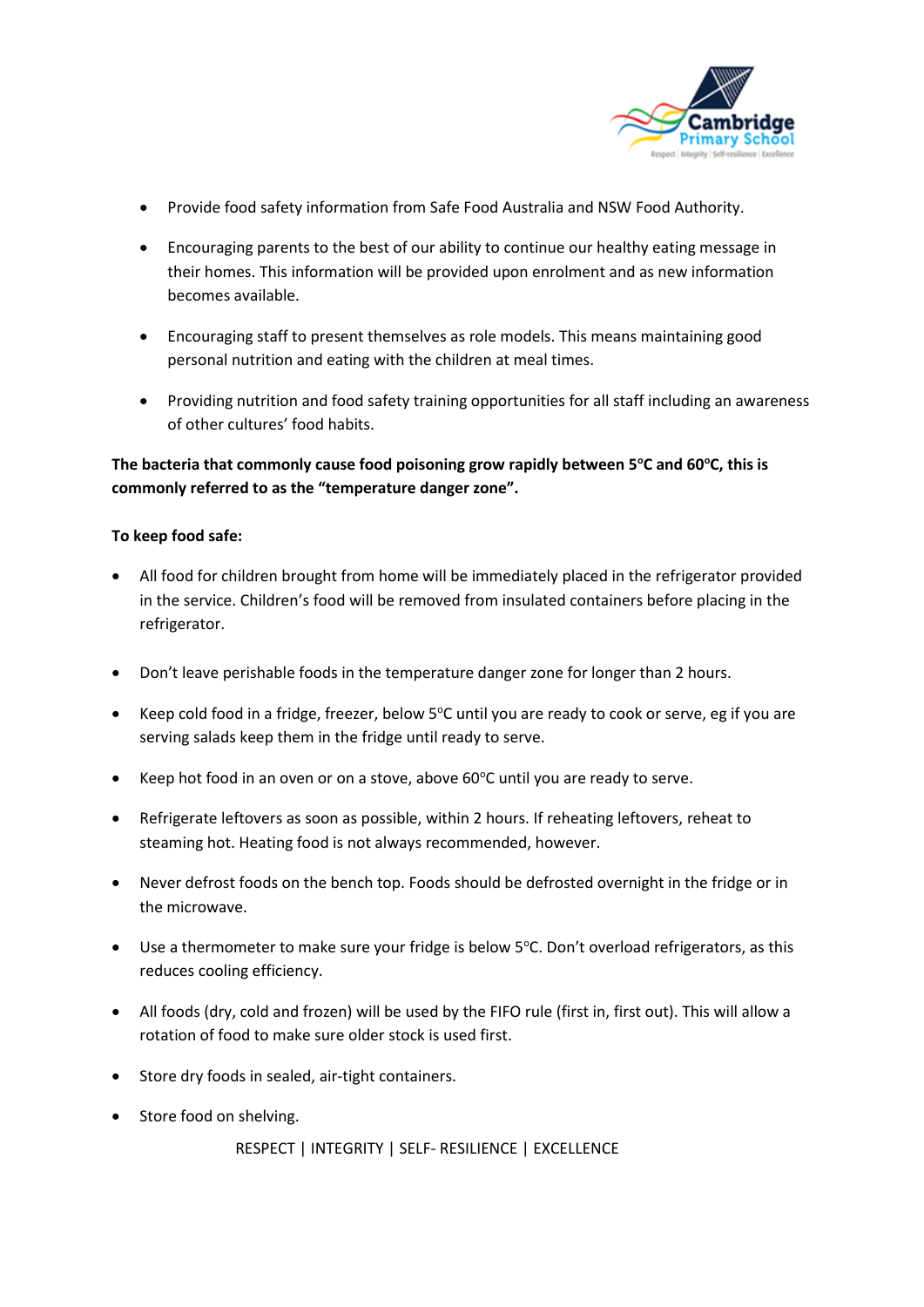

- Any food removed from its original container must be stored in a container with the used by date of the food written on it. The ingredients must also be listed with the date it was opened.
- Ensure the food storage area is well cleaned, ventilated, dry, pest free and not in direct sunlight.
- Prevent pests by cleaning spills as quickly as possible and removing garbage/waste frequently.
- All foods are wrapped, covered, dated (used by date and date it entered the Service) and labelled.
- Store foods on shelves, never on the floor including play dough material.
- Store raw and cooked foods separately. NEVER store raw foods on top of cooked foods as juices may drip down and contaminate the cooked food.
- Store food once it has sufficiently cooled down. Foods cool quicker in smaller, shallow containers.
- Fridges and freezers need to be cleaned regularly and fridge door seals checked to be in good repair.
- The operating temperature of the fridge and freezer need to be checked regularly and a record kept of this.

### **Protecting food from contamination will be achieved by:**

- Using containers with lids or by applying plastic film over each container. These materials will be suitable for food contact to ensure that they do not contain any chemicals that could leach into the food.
- Aluminium foil, plastic film and clean paper may be used and food will be completely covered.
- Food already in packaging may not need additional coverage. However, if additional coverage is required the above will apply.
- Previously used materials and newspaper will not be used.

### **Temperature Control**

• When potentially hazardous foods are being transported they will be kept at or below 5 degrees Celsius for cold food, or above 60 degrees Celsius for hot food.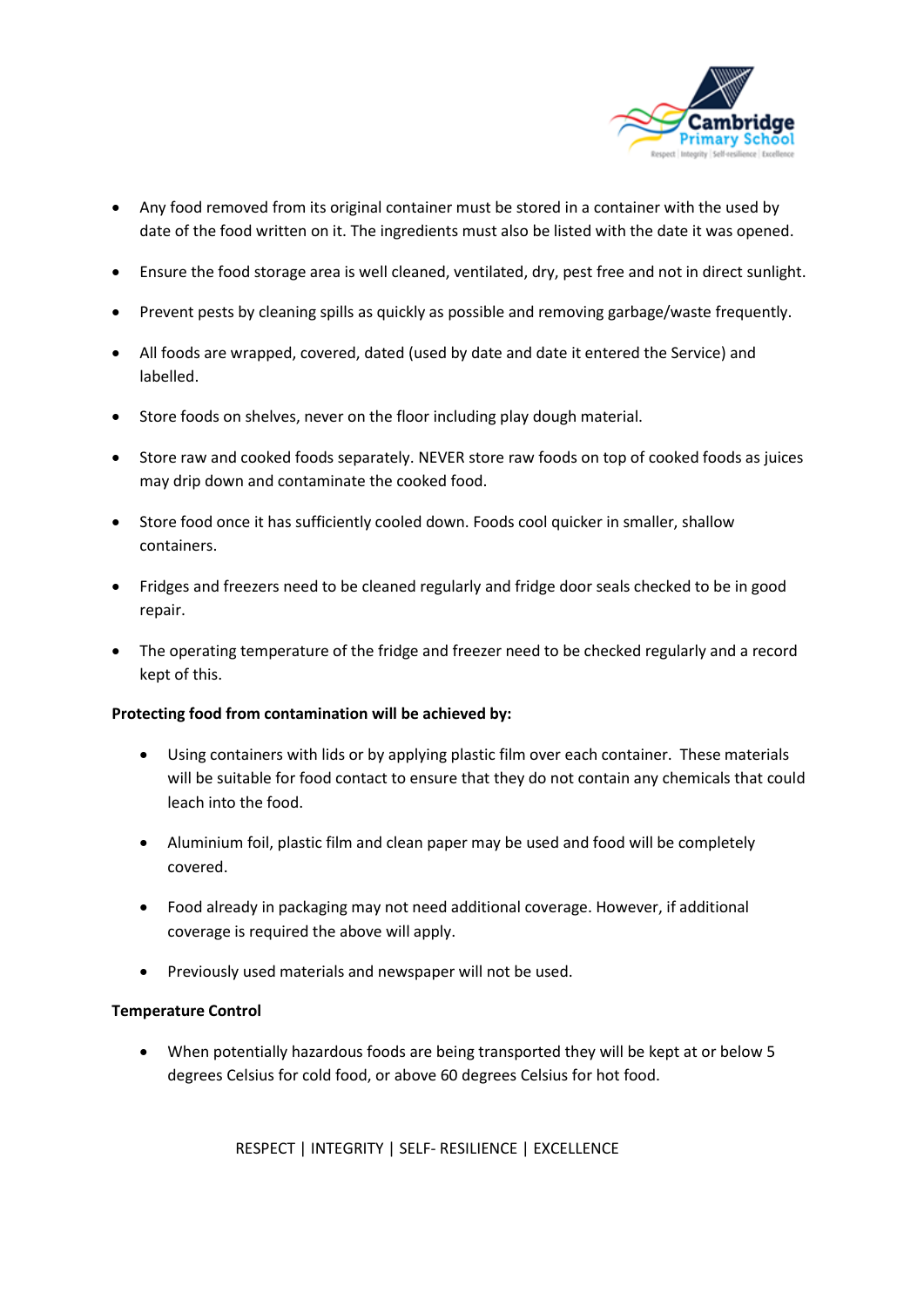

- If the journey is short, insulated containers may be used to keep the food cold/hot. If the journey is longer, ice bricks or heat packs will be used to maintain temperature requirements.
- Only pre-heated or pre-cooled food will be placed in insulated containers, which will have a lid to maintain temperatures.
- Insulated containers will be kept clean and in good working conditions at all times, will only be used for food and will be kept away from other items such as chemicals or fuel.
- Insulated containers will be filled as quickly as possible and closed as soon as they have been billed and kept closed until immediately before the food is needed or is placed in other temperature-controlled equipment at the destination.

### **The following will be considered when transporting food:**

- Containers of cool food will be placed in the coolest part of the vehicle.
- If the inside of the vehicle is air-conditioned, cold food may be transported better here rather than in the boot.
- Vehicle will be kept clean and maintained at hygienic standards.
- When food is being packed in the vehicle, cold foods will be collected last and immediately placed in insulated containers for transporting.
- Upon arrival at the destination, staff will immediately unload any hot or cold food and place it in an appropriate temperature controlled environment.
- All food will be served within two hours of it being cooked.

### **Food Storage Procedure**

In order to implement safe food storage practices to the highest possible standard, educators will access and amend their practices to the latest known information. This information will be passed onto families.

Staff will then implement these standards in the Service by inspecting food items when first brought into the Service to ensure they are in good order, for example, not in damaged packing, within their used by date period and at a correct temperature. Staff will then see that they are appropriately stored as per the following:

```
 RESPECT | INTEGRITY | SELF- RESILIENCE | EXCELLENCE
```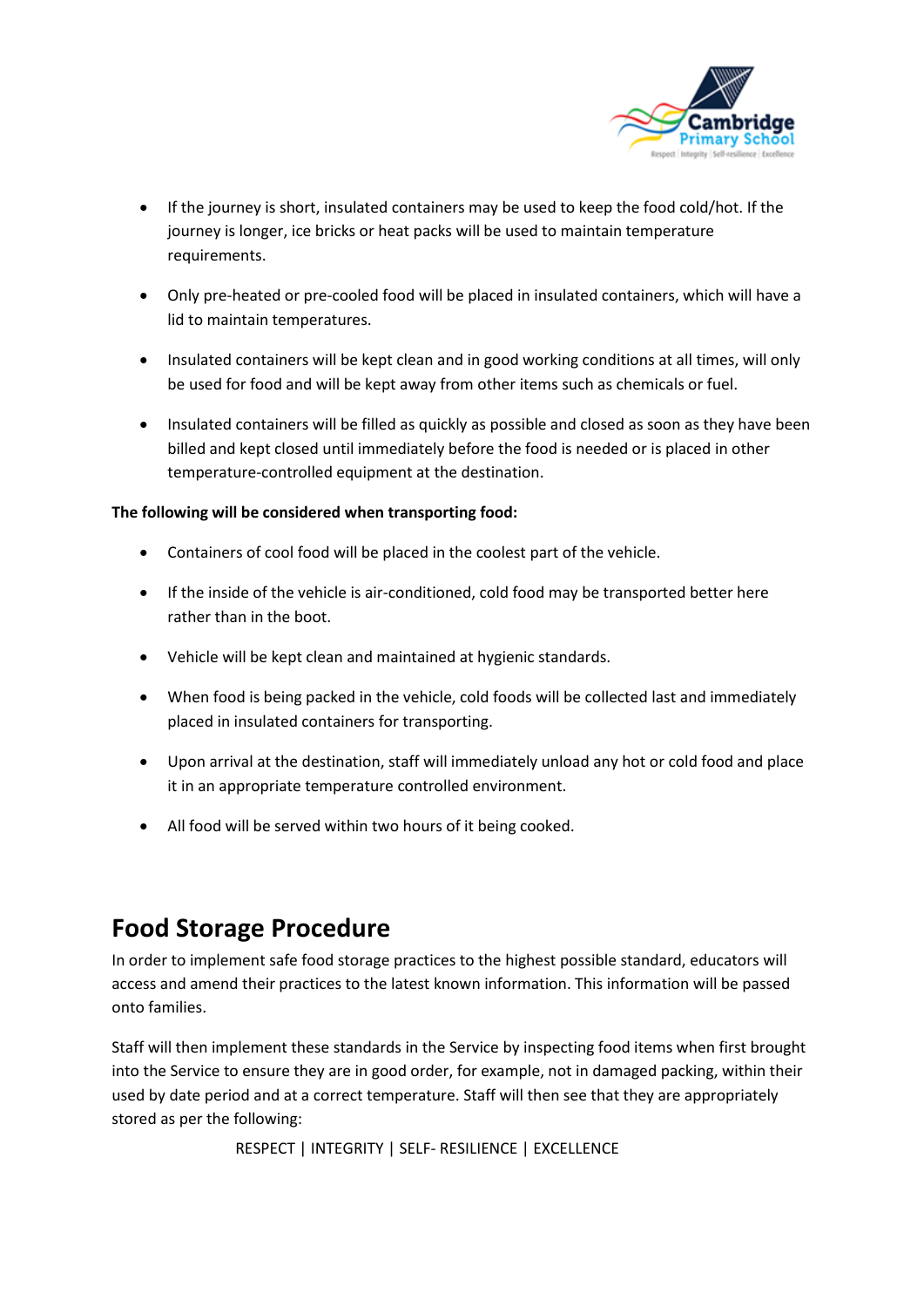

- All foods (dry, cold and frozen) will be used by the FIFO rule (first in, first out). This will allow a rotation of food to make sure older stock is used first.
- Store dry foods in sealed, air-tight containers.
- Store food on shelving.
- Any food removed from its original container must be stored in a container with the used by date of the food written on it. The ingredients must also be listed with the date it was opened.
- Ensure the food storage area is well cleaned, ventilated, dry, pest free and not in direct sunlight.
- Prevent pests by cleaning spills as quickly as possible and removing garbage/waste frequently.

#### **For cold storage, the following applies:**

- All foods are wrapped, covered, dated (used by date and date it entered the Service) and labelled.
- Foods are stored at the correct temperature depending on the product. Cold foods need to be stored at less than 5 degrees (C) and frozen foods at minus 18 degrees (C).
- Store foods on shelves.
- Store raw and cooked foods separately. NEVER store raw foods on top of cooked foods as juices may drip down and contaminate the cooked food.
- Store food once it has sufficiently cooled down. Foods cool quicker in smaller, shallow containers.
- Fridges and freezers need to be cleaned regularly.
- The operating temperature of the fridge and freezer need to be checked regularly and a record kept of this.

### **Sources**

 RESPECT | INTEGRITY | SELF- RESILIENCE | EXCELLENCE **Education and Care Services National Regulations 2011 My Time, Our Place Framework for School Age Care National Quality Standard Food Standards Australia New Zealand**